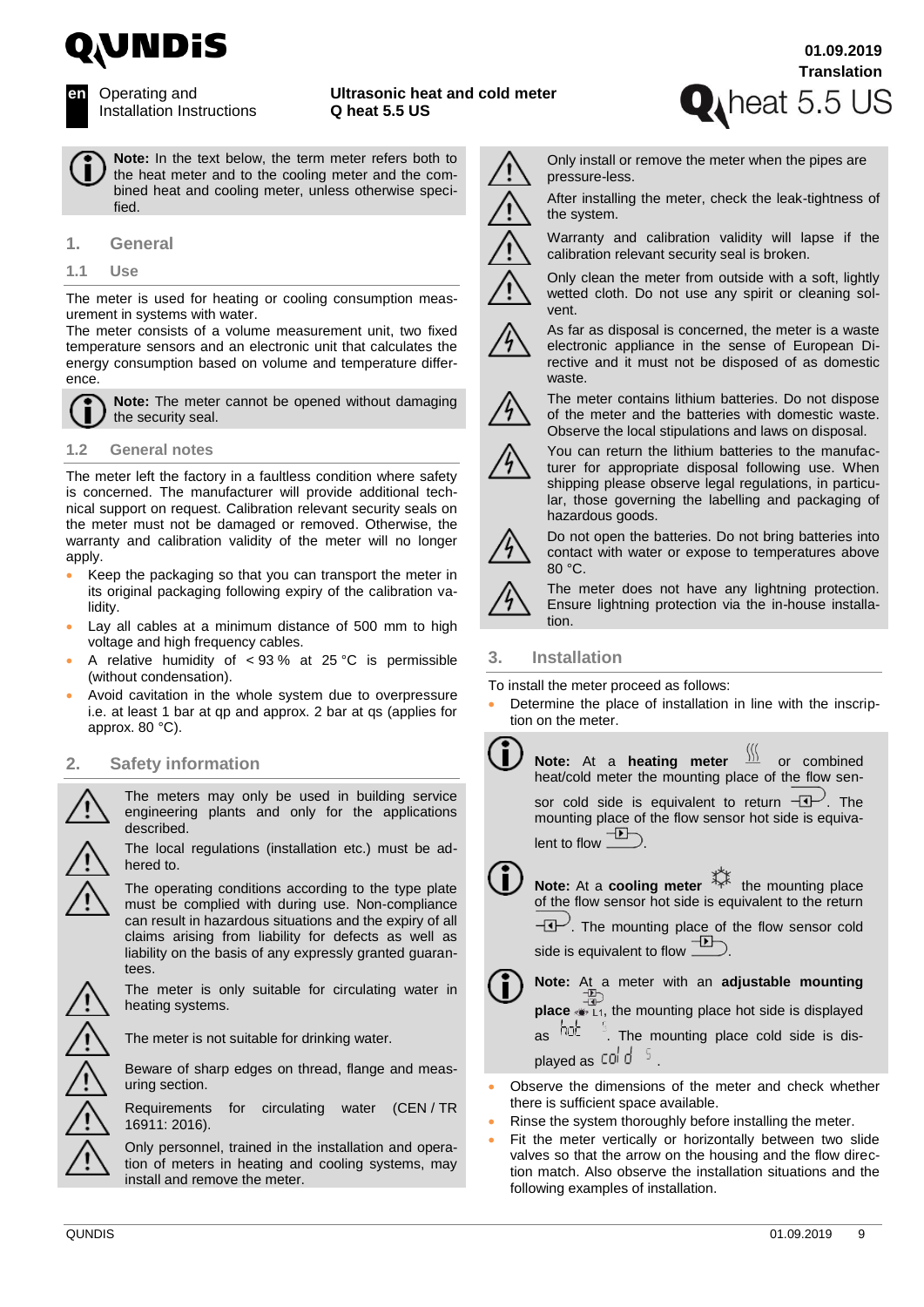- Fit the temperature sensors in the same circuit as the meter. Please observe admixtures.
- Seal the temperature sensor and the fittings to protect against manipulation.
- If you install the meter for cooling metering, follow the appropriate notes.

**Recommendation:** If you are installing several meters, the same installation conditions must be consistent for all meters.

## Change mounting place

**Note:** The mounting place is locked and can't be changed after the meter has detected a volume of 10 liters. As a result, the "P" disappears from the display: or  $col$  d  $5$ hob

For meters with adjustable mounting place, the mounting place can be set manually. Proceed as follows:

- Hold the button several times long (for more than 3 s) until  $\lfloor\frac{1}{2}\rfloor$  appears on the LCD.
- Press the button briefly repeatedly until  $\frac{\rho}{\rho}$  hat  $\frac{1}{\rho}$  or P cold 5 appears on the LCD.
- To change the mounting place, press the button longer (more than 3 sec). The LCD display changes.

The change happens automatically. The mounting place is locked and can't be changed after the meter has detected a volume of 10 liters.

• Adjust the temperature sensors according to the installation requirements.

#### Installation notes

**Note:** When installing the meter, the locally applicable . I installation regulations for meters must be observed.

Inlet or outlet sections are not necessary. If you install the meter in the common return of two circuits, determine a place of installation with a minimum distance of 10  $\times$  DN from the Tpiece. This distance ensures a good mixing of the different water temperatures. You can install the temperature sensors in T-pieces, ball valves, directly immersed or in pockets depending on the version. The temperature sensor ends must reach to at least the middle of the pipe cross section.

**Note:** Protect the meter against damage through impacts or vibrations at the place of installation.

**Note:** Ensure the electronic unit is protected against any ingress of water.

**Recommendation:** Do not install the meter on the intake side of a pump. Maintain a minimum distance of 10 x DN on the outlet side.

## Examples of installation (directly immersed sensor)

You can install the meter in any position e.g. vertically or horizontally. In order to avoid accumulation of air and disruption in operation, fit the meter in a vertical installation position and not in the uppermost area of a pipeline.



**\*** This position is not permitted for cold meters and in cases where moisture can enter the electronic unit due to condensation (e.g. during an interruption in the summer).



Fig. 2: Example for installation with ball valve and meter with 110 mm armature



Fig. 3: Installation for circulation with admixing; placement of temperature sensors



Fig. 4: Installation for circulation with throttling configuration for example (flow sensor in flow direction before control valve / differential pressure regulating valve)

Installation notes for sensor adapter set

A mounting set is included for meters with  $5.2 \times 45$  mm temperature sensors. With this you can fit the temperature sensor directly immersed into an insert or a ball valve for example.

- Use the fit-up aid/pen provided to mount the O-ring at the installation point.
- Place both halves of the plastic bolting round the 3 notches of the temperature sensor.
- 3. Press the bolting together and screw the bolting hand tight into the installation point up to the stop (tightening torque 3 ... 5 Nm).



Fig. 5: Mounting adapter set

**3.1 Installation of cooling meters and combined heat/cooling meters**

Observe the following installation instructions to avoid condensation water.

- Mount the cooling meter so that the black cover on the measuring section points sidewards or downwards.
- Mount the electronic unit separated from the volume measuring unit e. g. on the wall.
- Form a loop downwards with the connected cables.
- Mount the protection pocket so that the temperature sensor stands vertically downwards or horizontally.
- Mount the temperature sensor horizontal or vertical in the pipe from below.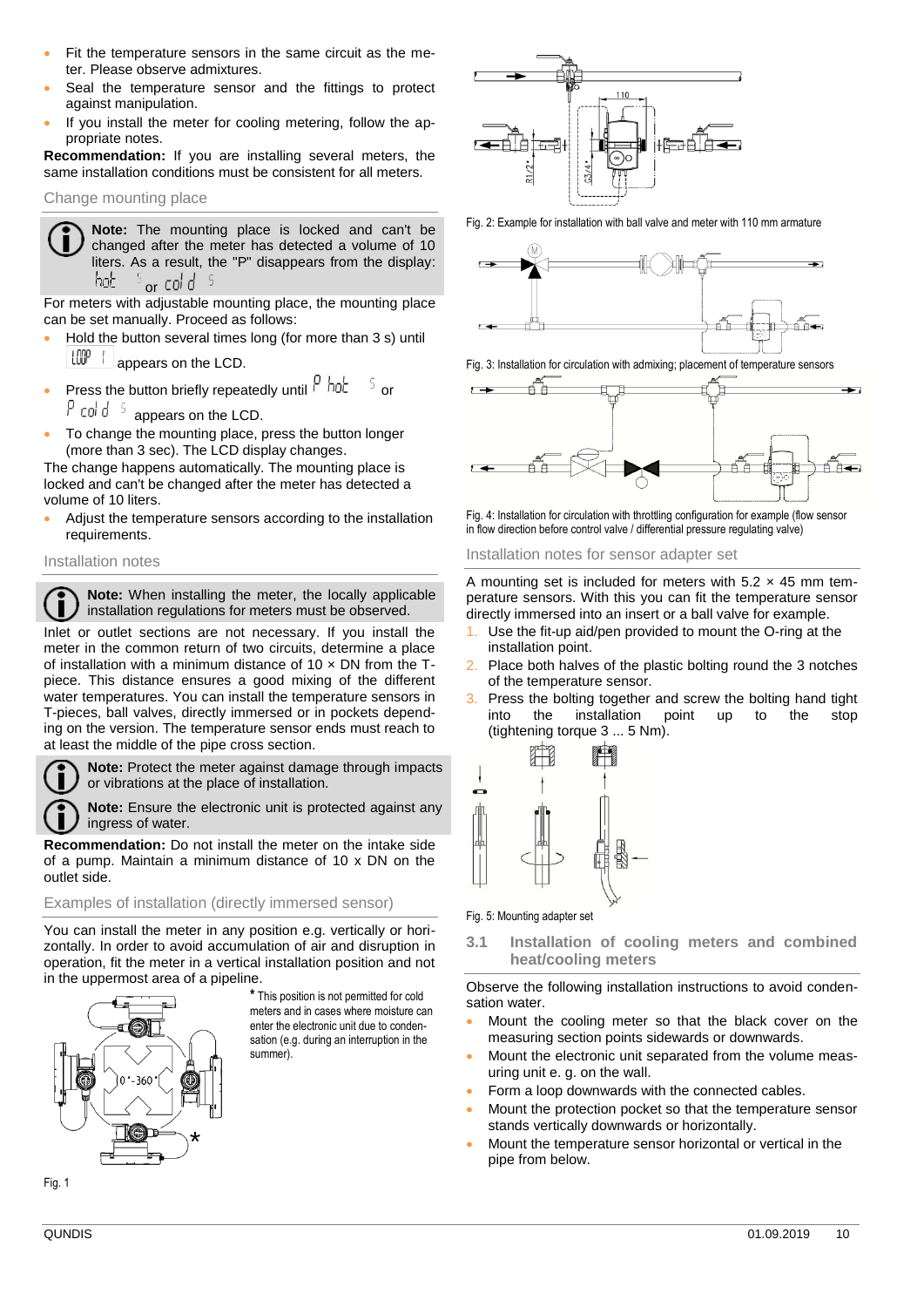

Fig. 6: Recommended mounting position for cooling measurement

#### **3.2 Electronic unit**

The ambient temperature of the electronic unit must not exceed 55 °C. Avoid direct sunlight.

Mount the electronic unit separated from the volume measurement unit e. g. on the wall if the water temperatures are below 10 °C and above 90 °C.

#### Aligning electronic unit

Proceed as follows to align the electronic unit:

• Turn the electronic unit to the left or right through 90° or through 180° as required.

**Note:** When turning through 45° the electronic unit is not connected tightly to the volume measurement unit.

Wall fitting (split fitting)

Proceed as follows for the wall fitting:

- Turn the electronic unit through 45°.
- Pull the electronic unit away from the volume measurement unit.
- Unscrew the adapter plate from the volume measuring unit.
- Fix the adapter plate on the wall.



Fig. 7: Top view and cross section of the adapter plate

Place the electronic unit on the wall adapter at an angle of 45° and turn it into position.

#### **3.3 Power supply**

The meter is equipped with a long life battery for 6 or 11 years of operation. You can find the operating time on the dial plate.



**Warning:** Do not open the batteries. Do not bring battery into contact with water or expose to temperatures above 80 °C. Dispose of used batteries at suitable collection points.

#### **3.4 Interfaces and Communication**

**Note:** Frequently switching off the M-bus voltage may result in a reduction of the battery life.

The meter is equipped with an optical interface in accordance with EN 62056-21 as standard.

If the meter is equipped with the option "M-Bus", it is supplied with a 2-wire cable.

If the meter is equipped with the option "pulse", it is supplied with a 4-wire cable.

The connection cable can be extended by fitting a junction box.

**3.5 Temperature sensor**

**Note:** Wires must not be separated, shortened or extended.

## **4. Operating**



**Note:** Both display range and data displayed can differ from this description depending on the appliance parameterization. Certain button functions can also be blocked.

The meter consists of a 7-digit LCD displaying various values.



# Fig. 8: LCD<br>**Number**

**Description** 

1 Identification previous year value<br>2 Previous year value 2 Previous year value

- 3 Maxima<br>4 Previou
- 4 Previous month value<br>5 **Identification previous** Identification previous month value
- 6 Activity display at flow
- Calibrated value

#### Switching the display

Proceed as follows to switch between the display values:

Press the button briefly (for less than 2 sec.) to show the next line of the current loop.

After the last line is displayed, the first line comes up again.

• Hold down the button (longer than 3 sec.) in order to display the next loop.

After the last loop is displayed, the first loop comes up again. If you do not operate the meter for 30 sec. in the user loop "LOOP 0", the meter changes to the standard display. If you do not operate the meter for 30 min. in the loops "LOOP 1 ... 4", the meter changes to the standard display.





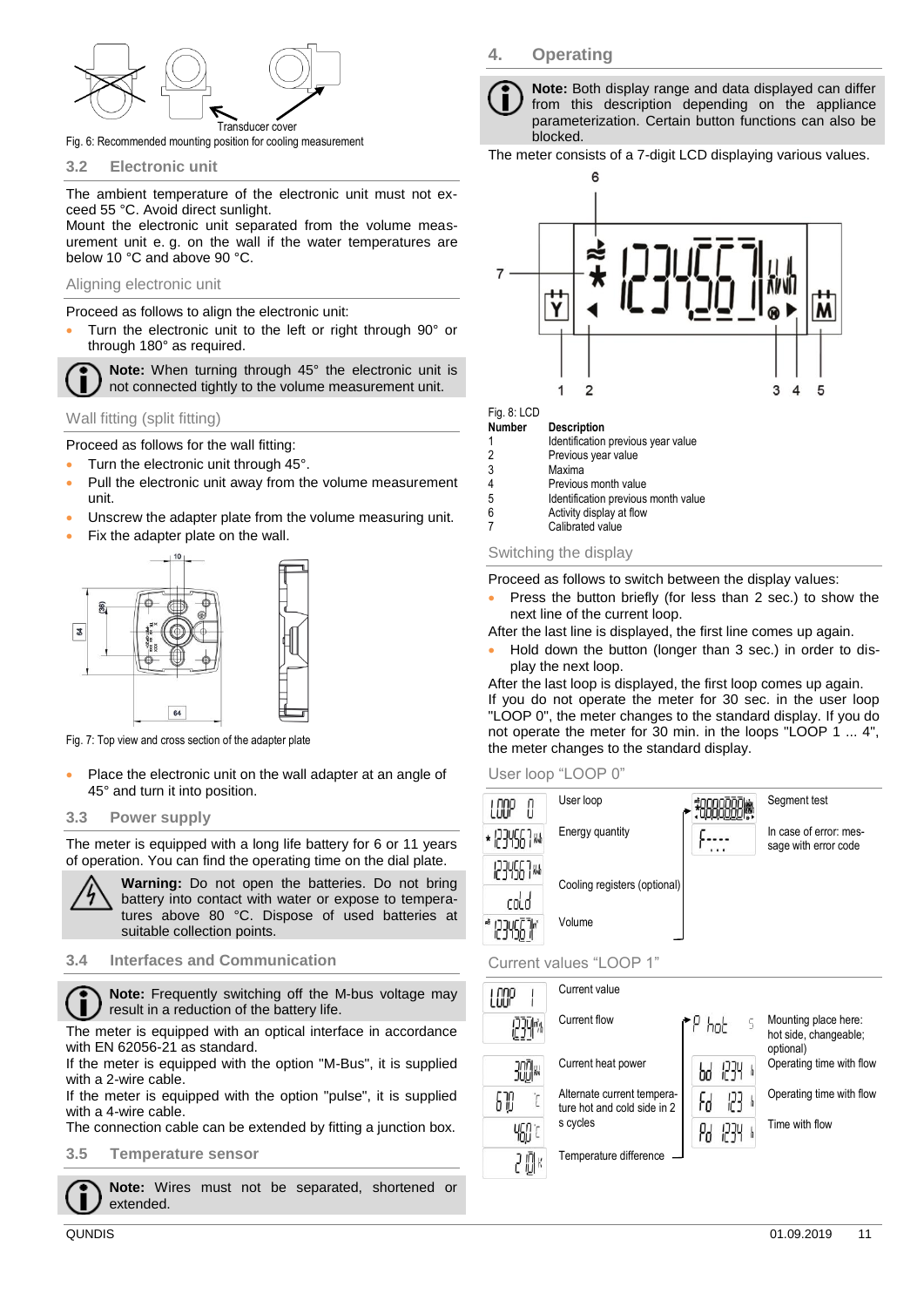

#### General/Communication "LOOP 3"



## Other "LOOP 4"



## **4.1 Monthly values**

The meter stores the following values for 24 months on the monthly set day

- Missing time
- Volume
- **Energy**

and the maxima with date stamp for

- Flow
- Power
- Temperature hot side
- Temperature cold side

## **4.2 Parameterization**

When the LCD displays the code input, you can access the parameterization operation by entering the code. You can set date and M-Bus primary address in the parameterization operation for example. For more detail see the separate parameterization instruction.

# **5. Getting started**

For activation proceed as follows:

- Open the slide valves slowly.
- Check the heating system for leak-tightness.
- Vent the heating system carefully.
- Press the button on the meter briefly.
- The message "F0" disappears after 10 sec.
- Check the measured values for flow and temperatures for plausibility.
- If needed vent the heating system until the flow display is stable.
- Fit the user locks to the fittings and the temperature sensors. The scope of supply includes two self lock seals for sealing a sensor and the connecting fitting.
- Read the meter status for energy, volume, operation and missing time and note the values.

#### Error messages for incorrect installation:

| FL offi   | Error "incorrect flow direction (negative)"<br>Check that the flow direction arrows on the volume measurement unit          |
|-----------|-----------------------------------------------------------------------------------------------------------------------------|
|           | match the flow direction of the system. If the directions do not match,<br>turn the volume measurement unit by 180°.        |
| 4 liffofb | Error "negative temperature difference"                                                                                     |
|           | Check whether the sensors are installed in the right circular flow (flow                                                    |
|           | and return flow interchanged). Use only a meter suitable to the mount-<br>ing place.<br>Heat meter:                         |
|           | Temperature sensor in the flow-pipe with higher temperatures; temper-<br>ature sensor in return-pipe with lower temperature |
|           | Cooling meter:                                                                                                              |
|           | Temperature sensor in the flow-pipe with lower temperatures; tempera-<br>ture sensor in return-pipe with higher temperature |

# **6. Functional details**

If the respective operation thresholds are exceeded and flow and temperature difference are positive, the meter summates the energy and the volume.

If the operate margin is gone below a "u" is displayed at a leading u- 1234m point for the flow, power and temperature display.

For a positive flow the activity display  $\triangleq$  appears in the user loop in the LCD.

All segments of the display are switched on for control purposes during the segment test. The flow, power and temperature difference are recorded with the appropriate +/- signs.

The operating hours are counted from the first connection of the power supply. The meter saves "operating time with flow" as soon as a positive flow is recognized. Missing hours are summated if there is a fault and the meter is thus unable to take a measurement.

Stored maximum values are marked with an  $\mathcal{M}^{\mathcal{M}}$  in the lower right hand area of the LCD.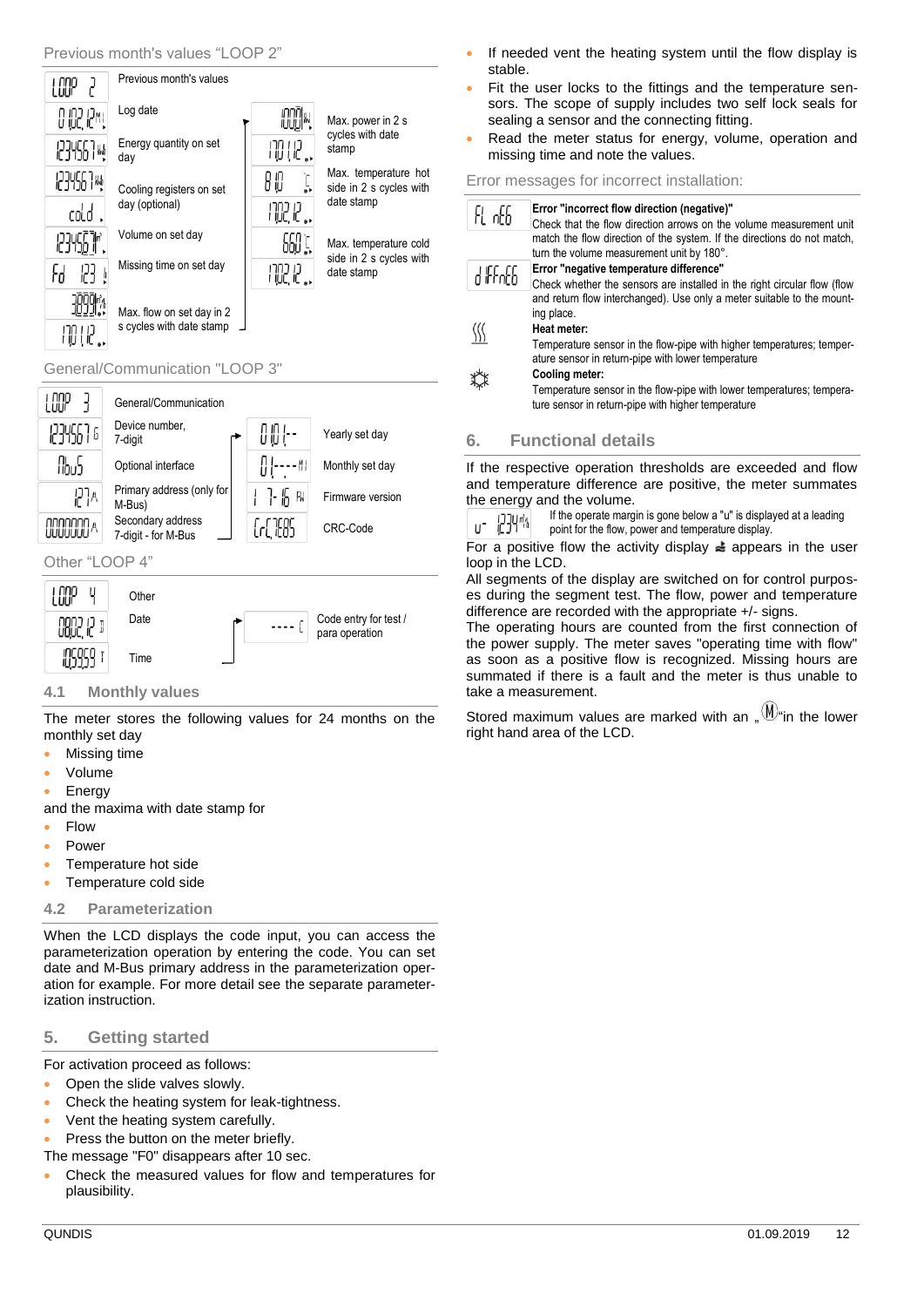#### **7. Error codes**

The meter continuously runs a self-diagnosis and can thus recognize and display various installation or meter errors:

| Error code       | Error                                                 | Service guidelines                                                               |  |  |  |
|------------------|-------------------------------------------------------|----------------------------------------------------------------------------------|--|--|--|
| <b>FL</b><br>nEG | Incorrect flow direction                              | Check flow or installation direc-                                                |  |  |  |
|                  |                                                       | tion; correct if necessary                                                       |  |  |  |
|                  | if necessary in exchange with:                        |                                                                                  |  |  |  |
| DIFF nEG         | Negative temperature difference                       | Check installation point of the                                                  |  |  |  |
|                  |                                                       | temperature sensors; exchange if<br>necessary                                    |  |  |  |
|                  |                                                       |                                                                                  |  |  |  |
|                  | if necessary in exchange with:                        |                                                                                  |  |  |  |
| F <sub>0</sub>   | No flow can be measured                               | Air in the measurement unit/pipe,<br>bleed air from pipe (delivery<br>condition) |  |  |  |
| F <sub>1</sub>   | Interruption in the hot side temper-<br>ature sensor  | Inform service department                                                        |  |  |  |
| F <sub>2</sub>   | Interruption in cold side tempera-<br>ture sensor     | Inform service department                                                        |  |  |  |
| F <sub>3</sub>   | Electronics for temperature evalua-<br>tion defective | Inform service department                                                        |  |  |  |
| F4               | Battery flat                                          | Inform service department                                                        |  |  |  |
| F <sub>5</sub>   | Short-circuit hot side temperature<br>sensor          | Inform service department                                                        |  |  |  |
| F <sub>6</sub>   | Short-circuit cold side temperature<br>sensor         | Inform service department                                                        |  |  |  |
| F7               | Error in the internal memory<br>holding               | Inform service department                                                        |  |  |  |
| F8               | Errors F1, F2, F3, F5 or F6 for                       | Measure dependent on error                                                       |  |  |  |
|                  | longer than 8 hours, recognition of                   | code. Error message F8 must be                                                   |  |  |  |
|                  | attempts to manipulate.                               | reset by service department.                                                     |  |  |  |
| F <sub>9</sub>   | Error in the electronics                              | Inform service department                                                        |  |  |  |

#### **8. Technical data**

Ť **Note:** The information on the meter must be observed!

**General**<br>Measuring accuracy Class 2 or 3 (EN 1434) Environment class <br>
M1/M2 \*)<br>
M1/M2 \*) Mechanical class M1 / I<br>Electromagnetic class E1 \*) Electromagnetic class \*) according to 2014/32/EU Directive on Measuring Instruments Ambient humidity  $\leq 93\%$  rel. humidity at 25 °C, without condensation Max. height 2000 m above sea level 2000 m above sea level<br>- 20 ... 60 °C Storage temperature

#### **Electronic unit**

Ambient temperature 5 ... 55 °C<br>
Housing protection rating FIP 54 according to EN 60529 Housing protection rating Power supply Battery for 6 or 11 years<br>Operation threshold f.  $\Delta T$  0.2 K Operation threshold f.  $\Delta T$  0.2 K<br>Temperature difference  $\Delta T$  3 K ... 80 K Temperature difference  $\Delta T$ Temperature measurement range<br>LCD Optical interface Standard, EN 62056-21<br>
Communication Coptional Communication<br>Separability

0 ... 180 °C 7 digit

Always, cable length 1.5 m

# **Temperature sensor**

Cable length 1.5 m

Temperature range

Type **Pt 500 according to EN 60751**, not detachable<br>
Connection type **Pt 500**, 2 wire technology Pt 500, 2 wire technology Construction type Bolb sensor ø 5.2 × 45 mm, 0 ... 105 °C; DS direct short, M10 × 27,5 mm, 0 ... 130 °C<br>0 ... 105 °C

**Volume measuring unit** Protection class IP 54 according to EN 60529; optional IP 65<br>Mounting place Hot side / cold side Mounting place Hot side / cold side<br>Installation position Any, horizontal or v Any, horizontal or vertical<br>None Flow straightening Measuring range 1:100 Temperature range 5 ... 105 °C, 5 ... 130 °C National type approvals may be different. Maximum overload qs = 2 x qp, permanent<br>
Nominal pressure PN16 (1.6 MPa; PS16) PN16 (1.6 MPa; PS16) PN25 (2.5 MPa; PS25)

# **Power supply**<br>Type of power supply

Battery for 6 or 11 years Battery type **AA** cell lithium<br>
Lithium content 0.65 q per batt Lithium content 0.65 g per battery<br>Number of batteries 1 - 3: depending c  $1 - 3$ ; depending on the configuration

| Overall length and connection<br>$qp \, m^3/h$ |                 |               |             |  |  |
|------------------------------------------------|-----------------|---------------|-------------|--|--|
| 0.6                                            | 110 mm $(3/4")$ |               | 190 mm (1") |  |  |
| 1.5                                            | 110 mm $(3/4")$ | 130 mm $(1")$ | 190 mm (1") |  |  |
| 2.5                                            |                 | 130 mm $(1")$ | 190 mm (1") |  |  |